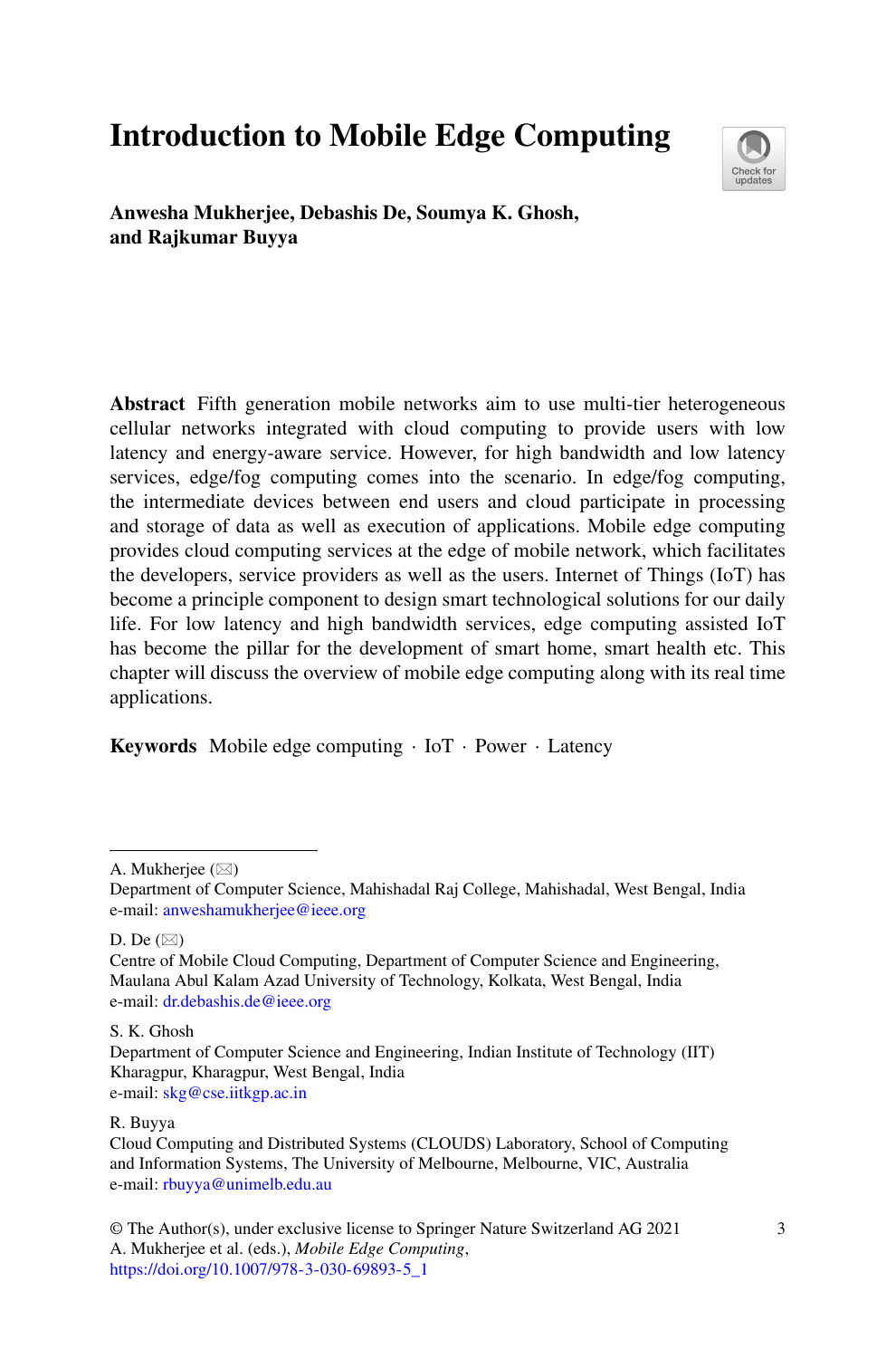## **1 Introduction**

Mobile phones have become essential commodity in our daily life. With the advancement in wireless network, the number of mobile phone users have increased drastically. Moreover mobile phone usage is not limited within voice call and SMS service, but also has become a most popular equipment of accessing Internet anytime anywhere. Different mobile apps are nowadays available for online shopping, health monitoring, playing game, watching video etc. Fifth generation mobile network aims to use multi-tier heterogeneous cellular network integrated with cloud computing to provide users latency and energy-aware service [\[1,](#page-12-0) [2\]](#page-12-1). However, for high bandwidth and very low latency services, edge/fog computing comes into the scenario. In edge/fog computing the intermediate devices between end users and cloud participate in processing and storage of data as well as execution of applications [\[3–](#page-12-2)[8\]](#page-12-3). Multi-Access Edge Computing which is formerly known as Mobile edge computing (MEC) [\[3\]](#page-12-2) provides the cloud computing services at the edge of mobile network, which facilitates the developers, service providers as well as the users. In MEC the operators can open their Radio Access Network edge to the authorized third parties in order to provide rapid and flexible deployment of interactive services and applications for the users. Computations are performed usually at the local network edge in edge computing instead of putting it to the remote cloud, that in turn reduces the latency. The network providers meet the customers' demand of good coverage and high bandwidth through the help of MEC. MEC enables Information Technology (IT) and Cloud Computing facilities at the edge of the network. The objective of MEC is to minimize the congestion, reduce latency, and provides better Quality of Service (QoS) by accomplishing the related processing tasks closer to the end user. MEC can be implemented as cellular base stations which in turn can offer rapid application deployment. In [\[4\]](#page-12-4) the authors have defined MEC as:

MEC is a new network paradigm that provides information technology services and cloud computing capabilities within the mobile access network of mobile users and has become a technology.

MEC is a principle component for fifth generation (5G) network [\[4,](#page-12-4) [9\]](#page-12-5). As MEC is located close to the mobile users and within the Radio Access Network (RAN), low latency and high bandwidth access can be provided [\[4\]](#page-12-4). Hence, the QoS is improved. Moreover, service deployment and caching at the edge of the network helps to efficiently handle user requests and minimize congestion. In mobile edge computing computations are performed at the edge of the network, which helps to minimize the latency.

The MEC can be partitioned into three management systems (MS) [\[10\]](#page-12-6): (i) hosting infrastructure, (ii) application platform, and (iii) application. The first one contains a virtualization manager and virtualization layer. The second one offers traffic control, service registry, communication services and RAN information services. The third one serves as a virtualized machine for applications. Before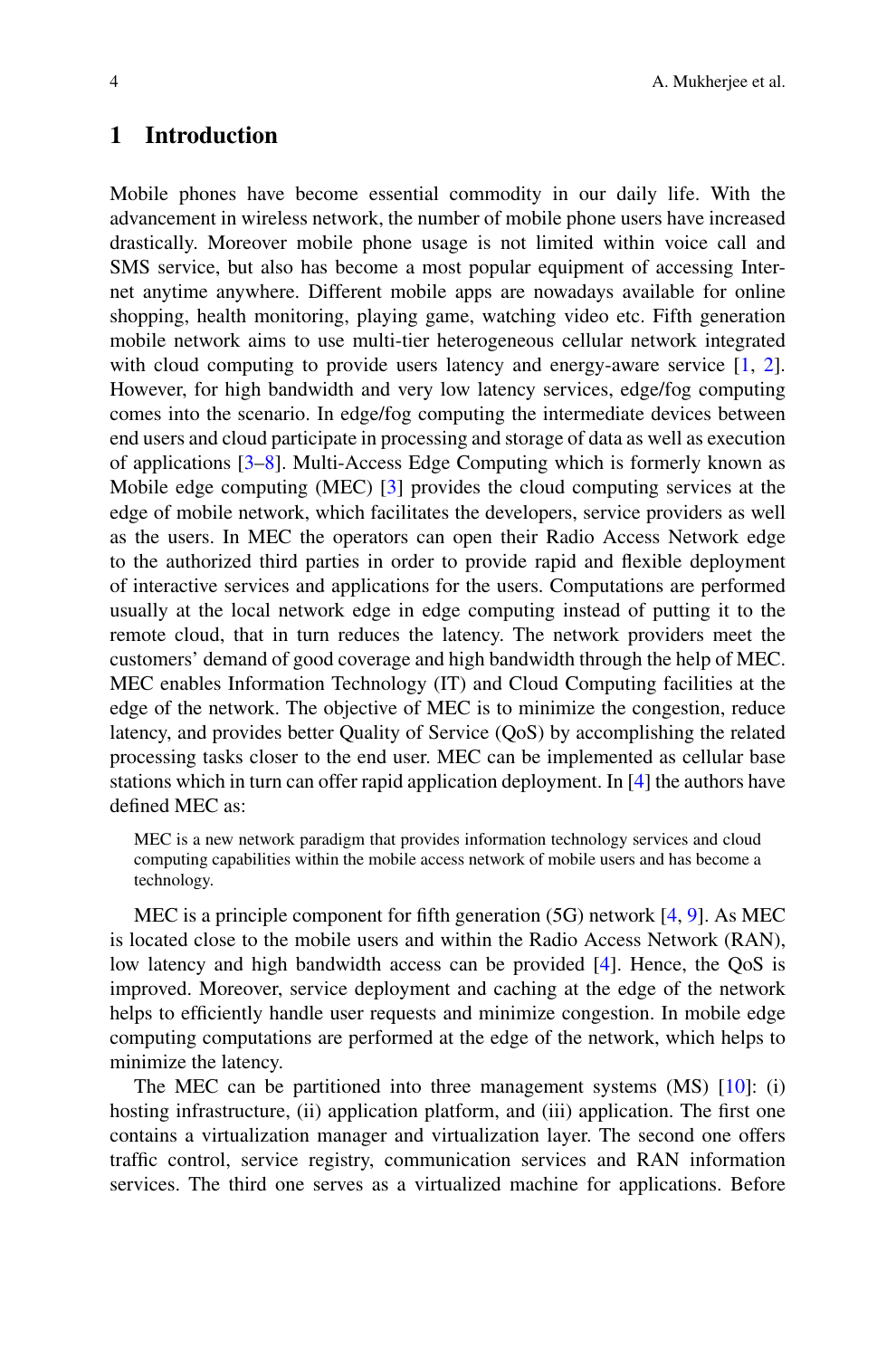getting deeper into the architecture of MEC, we will discuss few models closely related to MEC.

- Mobile cloud computing: Mobile devices usually have resource limitation, for which they may not be able to store huge volume of data or perform exhaustive computation. To solve the shortcomings, MCC has been developed. Mobile Cloud Computing (MCC) is a paradigm where the computations and storage take place inside the cloud instead of the mobile device  $[4, 11-15]$  $[4, 11-15]$  $[4, 11-15]$ . The user accesses the data from the cloud whenever required. Similarly when a computation has to be executed, that also is performed inside the cloud and the user gets the result. However, long distant cloud servers may increase the latency and the mobile device's power consumption, which may be crucial for real time application with hard deadline. In such situation it can be fruitful to bring the computation and storage facilities at the edge of the network.
- Fog computing: In case of the fog computing, the intermediate devices between end node and cloud servers, for example switch, router etc. takes part in data processing [\[8,](#page-12-3) [16](#page-13-1)[–21\]](#page-13-2). These devices are known as fog devices. Edge devices in this case serve as a connecting devices with the end nodes. Fog computing is very much related to IoT nowadays. The data collected using IoT devices are preliminarily processed inside the fog device before being forwarded to the cloud. This in turn helps to reduce latency and improve the QoS subsequently.
- Cloudlet: A computer or a cluster of computers which offers the cloud services to the users by acting as an agent, is referred as cloudlet  $[22-27]$  $[22-27]$ . The cloudlet contains cache copies of the data stored inside the cloud. When a user requests to access to the data, the cloudlet meets the requirement. As a result the latency is reduced and the QoS is enhanced. However, cloudlet is mainly popular with wireless access environment.

The concept of MEC is much broader which makes it applicable for Wi-Fi as well as mobile network. Here, we will discuss on the use of cloudlet as well as cellular base station with edge server to depict the scenario of MEC.

## **2 Architecture of MEC**

Mobile edge computing architecture contains the following components [\[4\]](#page-12-4):

- Mobile device
- Cellular base station (in case of cellular network)
- Cloudlet (in case of Wi-Fi)
- Edge Server
- Core network
- Cloud

In case of cellular network cellular base station is used along with an edge server. In this case it has to be noted that small cell with storage and computational ability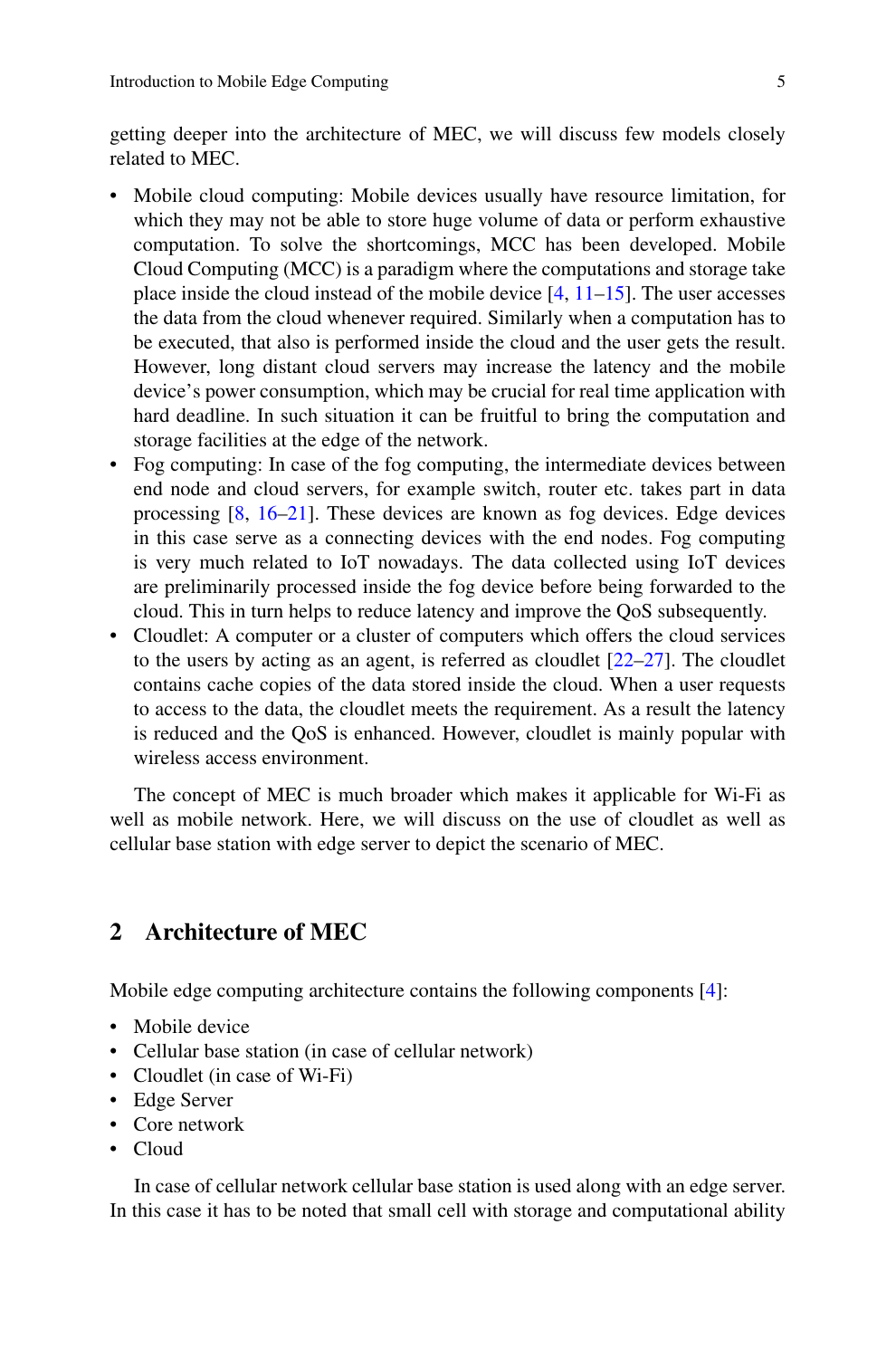

<span id="page-3-0"></span>**Fig. 1** Architecture of mobile edge computing

has been studied in few existing works [\[19,](#page-13-5) [21,](#page-13-2) [28–](#page-13-6)[32\]](#page-14-0). In case of Wi-Fi i.e. Wireless Local Area Network (WLAN) or Wireless Metropolitan Area Network (WMAN), cloudlet is used. As cloudlet itself offers the storage and computation facilities, it can act as edge server. The MEC architecture is presented in Fig. [1.](#page-3-0) As observed from the figure, the mobile devices are connected with the base station (cellular network) or cloudlet (WMAN/WLAN). The base station is connected with edge server. The edge server is connected with the cloud through the core network.

The mobile device users or mobile users and edge server are the key components of MEC, on basis of which two categories of services come [\[4\]](#page-12-4):

- Mobile user oriented service
- Edge server oriented service

For the first category, mobile users request for offloading data and/or computation. For the second category, resource management is crucial. Mobile user oriented service mainly deal with offloading. Offloading is of two types [\[4\]](#page-12-4):

- Data offloading: User requests for storing data.
- Computation offloading: User requests for execution of a computation.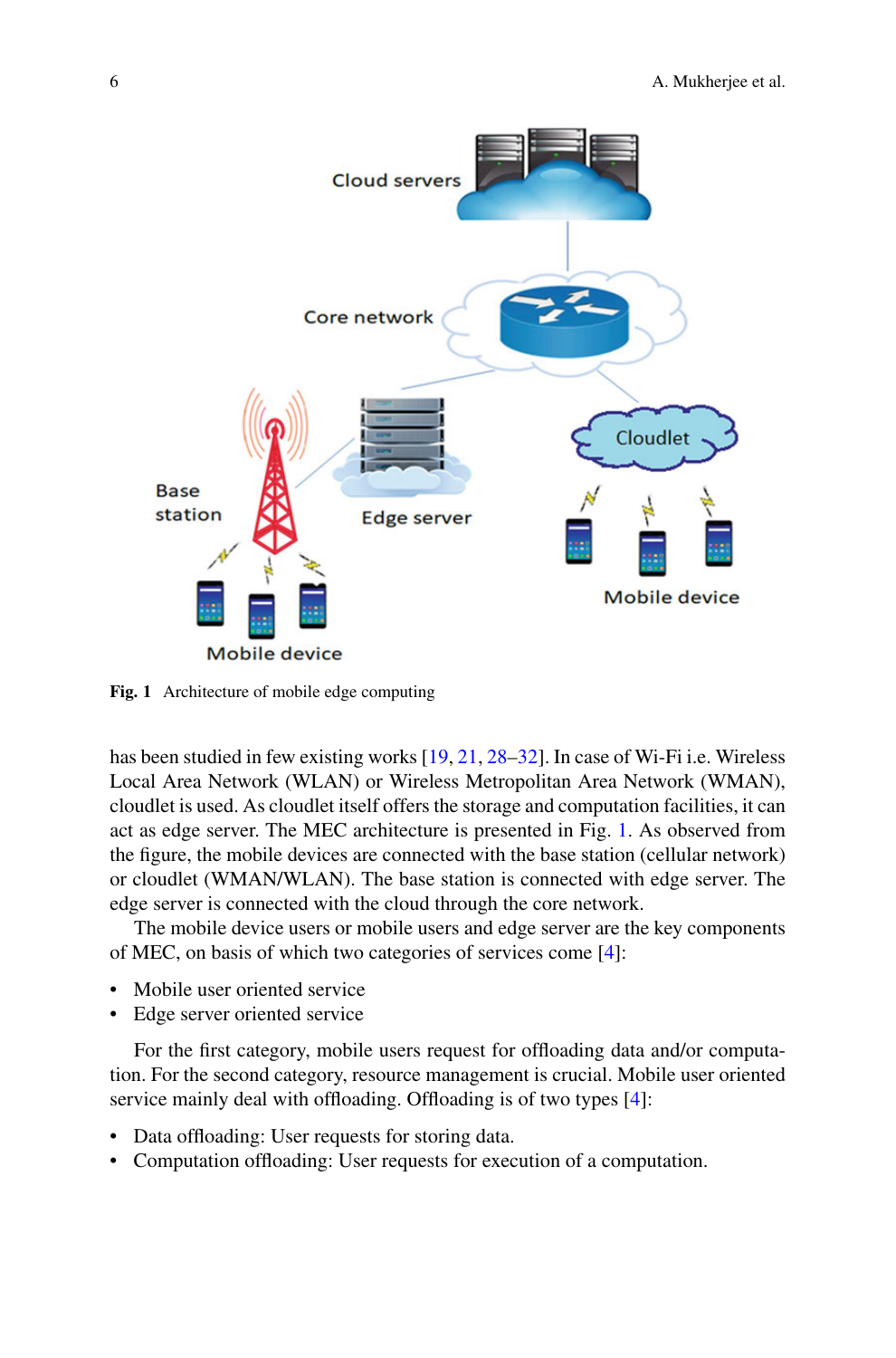Edge server oriented service mainly deal with resource allocation and management. Load balancing is a vital issue when multiple users generate request. In such situations, efficient resource management is required.

#### *2.1 Edge Server Placement*

For cellular network, it is assumed that the edge servers of MEC are placed in the location of the base station [\[4\]](#page-12-4). For WLAN/WMAN, the edge servers are the cloudlets [\[4\]](#page-12-4). In WLAN, the number of mobile users is relatively less due to the small network coverage, whereas in WMAN has large number of mobile users due to its large network coverage. Hence, multiple cloudlets are to be placed at different locations. The mobile device access the cloudlet through an access point. If a cloudlet is co-located with an access point, the mobile users under that AP can get minimum cloudlet access delay. Otherwise, the mobile user under that access point if sends some request that will be relayed to nearby cloudlets, which can cause cumulative delay for multi-hop relays. Hence, the cloudlet placement is promising when a number of access points are present. This leads to two optimization problems [\[4\]](#page-12-4): cache placement [\[33\]](#page-14-1) and server placement [\[34\]](#page-14-2), both of which can be dealt with through a direct reduction to the capacitated K-median problem [\[35\]](#page-14-3). Nevertheless, this problem differs; here the assumption is that either there is no limitation in capacity of caches/servers or all the caches/servers have identical capacities though the capacity of each cloudlet may differ and different user requests also may need different resources for computation. This problem has been described as a new capacity cloudlet placement problem in [\[36\]](#page-14-4). Here, the objective is to put the cloudlets in such a way that the average access delay between the users and cloudlets can be minimized. To address this issue an effective heuristic solution with good scalability has been proposed in [\[36\]](#page-14-4). Another method for cloudlet placement and user allocation under them has been discussed in [\[24\]](#page-13-7). The selection of cloudlet while multiple cloudlets are available has been studied in  $[25, 26]$  $[25, 26]$  $[25, 26]$ . A locationaware service deployment method has been proposed in [\[37\]](#page-14-5), where K-means is used. Here, the mobile users are divided into multiple clusters depending on their geographic location and the service instances are deployed to edge servers nearest to the mobile user clusters. The problem of access point ranking has been addressed in [\[38\]](#page-14-6). An adaptive integrated access point ordering scheme has been proposed in [\[38\]](#page-14-6), where the connection features of the access point are analysed.

## *2.2 Resource Allocation*

For the cellular base station based MEC framework, resource allocation and computation offloading both are considered. In MCC, the computation is executed inside the cloud and result is sent back to the mobile device. In MEC the offloading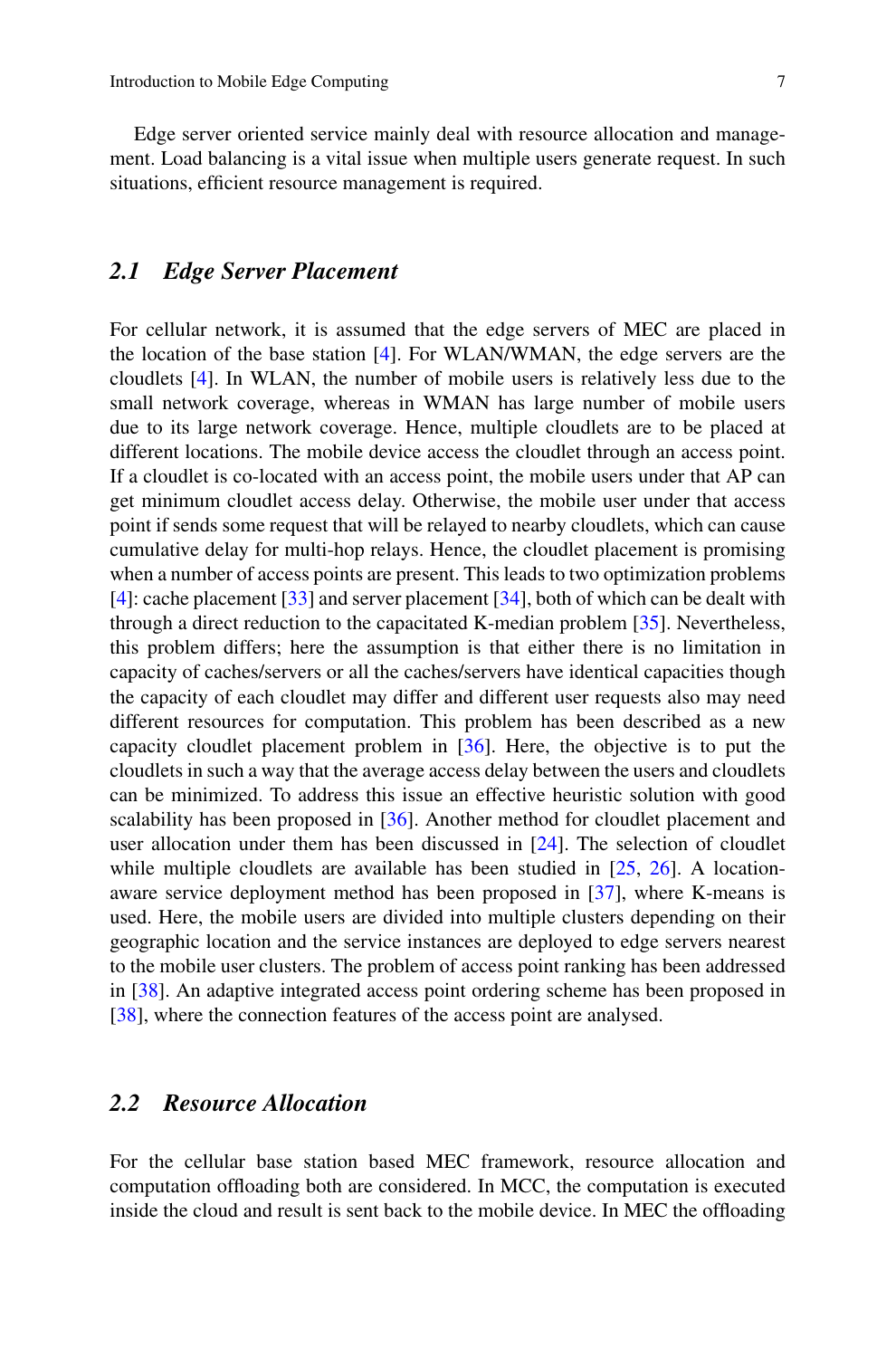takes place usually inside the edge servers. In [\[39\]](#page-14-7) the trade-off between latency and reliability in case of task offloading has been studied. A mobile user divides a task into subtasks and offloads those subtasks to multiple edge servers to reduce latency and offloading failure probability. For multi-user environment energy-efficient resource allocation has been discussed in [\[40\]](#page-14-8), where the authors have considered computation-efficient models for negligible and non-negligible base station execution durations. A total weighting and energy consumption minimization problem has been developed for each model through optimal allocation of communication and computing resources. Computation offloading and interference management have been simultaneously taken into account in [\[41\]](#page-14-9). In this work physical resource block allocation, offloading decision and computation resource allocation are considered as optimization problems. Multi-access feature of 5G network has been considered in [\[42\]](#page-14-10) to develop an energy-efficient computation offloading strategy, which can reduce energy consumption under delay constraint through the integration of radio resource allocation and optimized offloading. In [\[43\]](#page-14-11) optimal resource allocation has been discussed to reduce the total energy consumption of multi-antenna access point under the respective computation latency constraint. In [\[44\]](#page-14-12) a wireless network has been considered where each cellular base station is equipped with an edge server, which can assist the mobile user in performing computationally intensive tasks by offloading. The task offloading and resource allocation can be considered jointly in problem formulation to maximize the offloading profit for the user by reducing delay and energy consumption.

In cloudlet based MEC system the allocation of mobile user tasks is a promising issue while multiple cloudlets are present. In [\[45\]](#page-14-13) a mixed integer linear programming optimization model has been discussed, where two types of cloudlets is used: local and global. When a mobile user asks for a service and the local cloudlets are unable to provide the service, then global cloudlet is used to handle this. In [\[46\]](#page-14-14) the deployment of server by maintaining QoS and low cost has been highlighted. To solve this problem a low-complexity heuristic algorithm has been proposed. For low-latency and energy-efficiency, a joint optimization method has been proposed in [\[47\]](#page-14-15). In this work the bandwidth and resource allocation model are formulated as a Stackelberg game and an iterative algorithm has been used to get Stackelberg equilibrium [\[47\]](#page-14-15). Virtual machine (VM) migration is also a prime issue as the user is mobile. In [\[48\]](#page-14-16) the mobile users get services from a cloudlet as an intermediate node. In [\[49\]](#page-14-17) the authors have focused on reducing on-grid power consumption of cloudlet using migration. In [\[50\]](#page-14-18) user mobility based VM migration has been performed between cloudlets. In [\[51\]](#page-15-0) the VM migration problem has been considered as oneto-one contract game and a learning-based price control scheme has been proposed for better resource management. Two dynamic proxy VM migration schemes have been discussed in [\[52\]](#page-15-1) to reduce the latency and energy consumption. The problem of dynamic service migration has been considered in [\[53\]](#page-15-2), where a sequential decision making problem has been formulated based on Markov Decision Process.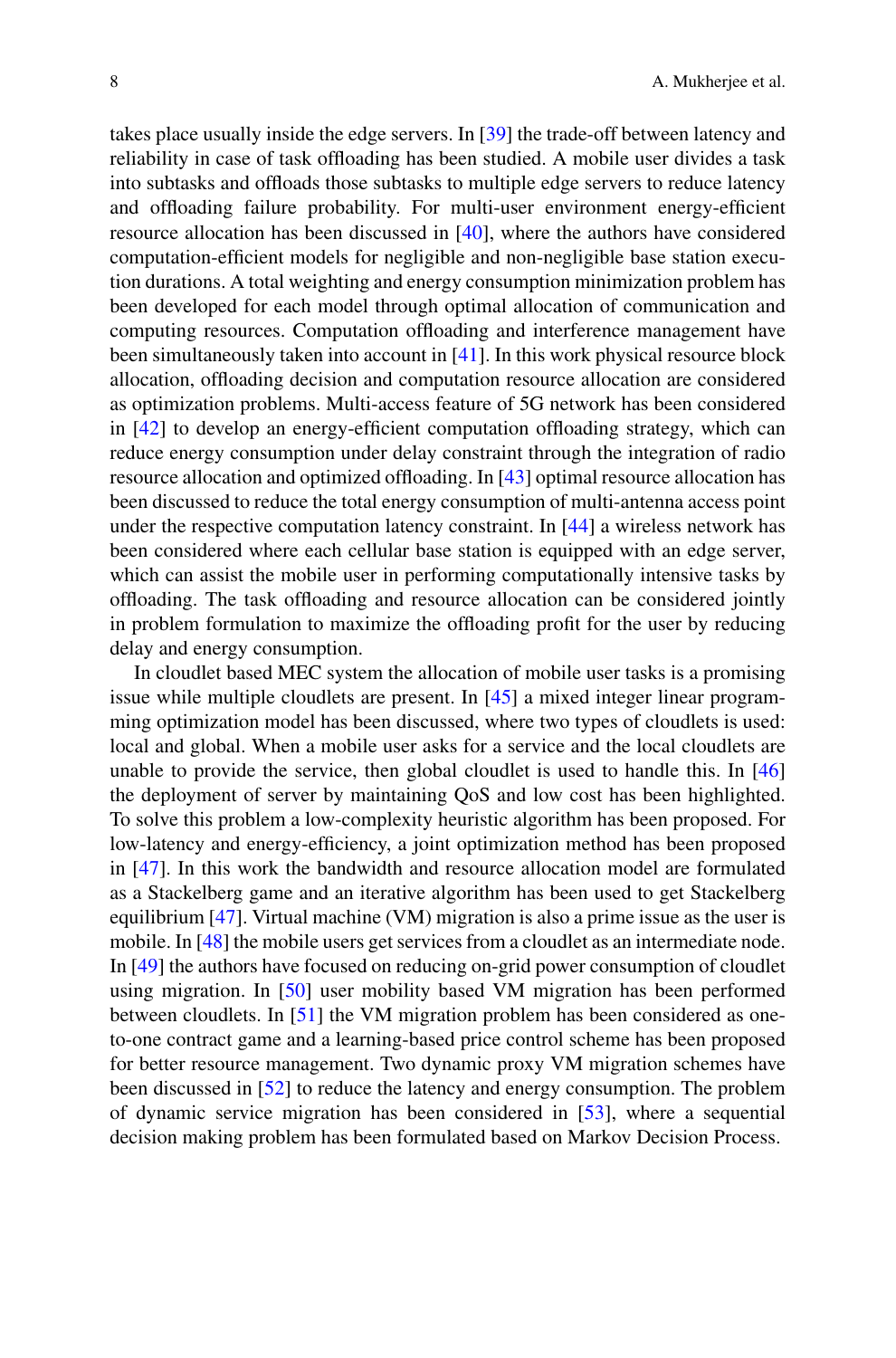#### **3 Latency in MEC**

In MEC, the storage and computation execution takes place inside the edge device. To calculate the latency the data transmission, propagation, computation execution and queuing latencies are calculated. During offloading the user device's power consumption is also calculated.

The data transmission latency in MEC is given as [\[25\]](#page-13-8),

$$
L_{t} = \sum_{i=1}^{h} (1 + U_{fi}) \frac{D_{tui}}{R_{ui}} + \sum_{j=1}^{k} (1 + D_{fj}) \frac{D_{tdj}}{R_{dj}},
$$
 (1)

where  $U_f$  is the failure rate in uplink,  $D_{tui}$  is the data amount transmitted in uplink, *Rui* is the data transmission rate in uplink, between the communicating devices for hop *i*,  $D_{ff}$  is the failure rate in downlink,  $D_{tdj}$  is the data amount transmitted in downlink,  $R_{di}$  is the data transmission rate in downlink, between the communicating devices for hop *j, h* is the number of hops in uplink and *k* is the number of hops in downlink.

The computation execution latency is given as [\[25\]](#page-13-8),

$$
L_c = \frac{I}{S},\tag{2}
$$

where  $I$  is the number of instructions to be executed for the computation and  $S$  is the instruction execution speed of the computing device (Edge server/cloudlet).

The propagation latency is given as  $[25]$ ,

$$
L_p = \frac{D_p}{S_p},\tag{3}
$$

where  $D_p$  is the distance covered between the requesting and serving node, and  $S_p$ is the propagation speed.

If the queuing latency is denoted by  $L_q$ , the total latency is given as [\[25\]](#page-13-8),

$$
L = L_t + L_c + L_p + L_q. \tag{4}
$$

The user device's power consumption during data transmission is given as [\[25\]](#page-13-8),

$$
P_{t} = P_{a} \cdot \left( \left( 1 + U_{fi} \right) \frac{D_{tul}}{R_{u1}} \right) + P_{i} \cdot \left( \sum_{i=2}^{h} \left( 1 + U_{fi} \right) \frac{D_{tul}}{R_{ui}} \right) + P_{i} \cdot \left( \sum_{j=1}^{k-1} \left( 1 + D_{fj} \right) \frac{D_{tdj}}{R_{dj}} \right) + P_{a} \cdot \left( \left( 1 + D_{fk} \right) \frac{D_{tdk}}{R_{dk}} \right), \tag{5}
$$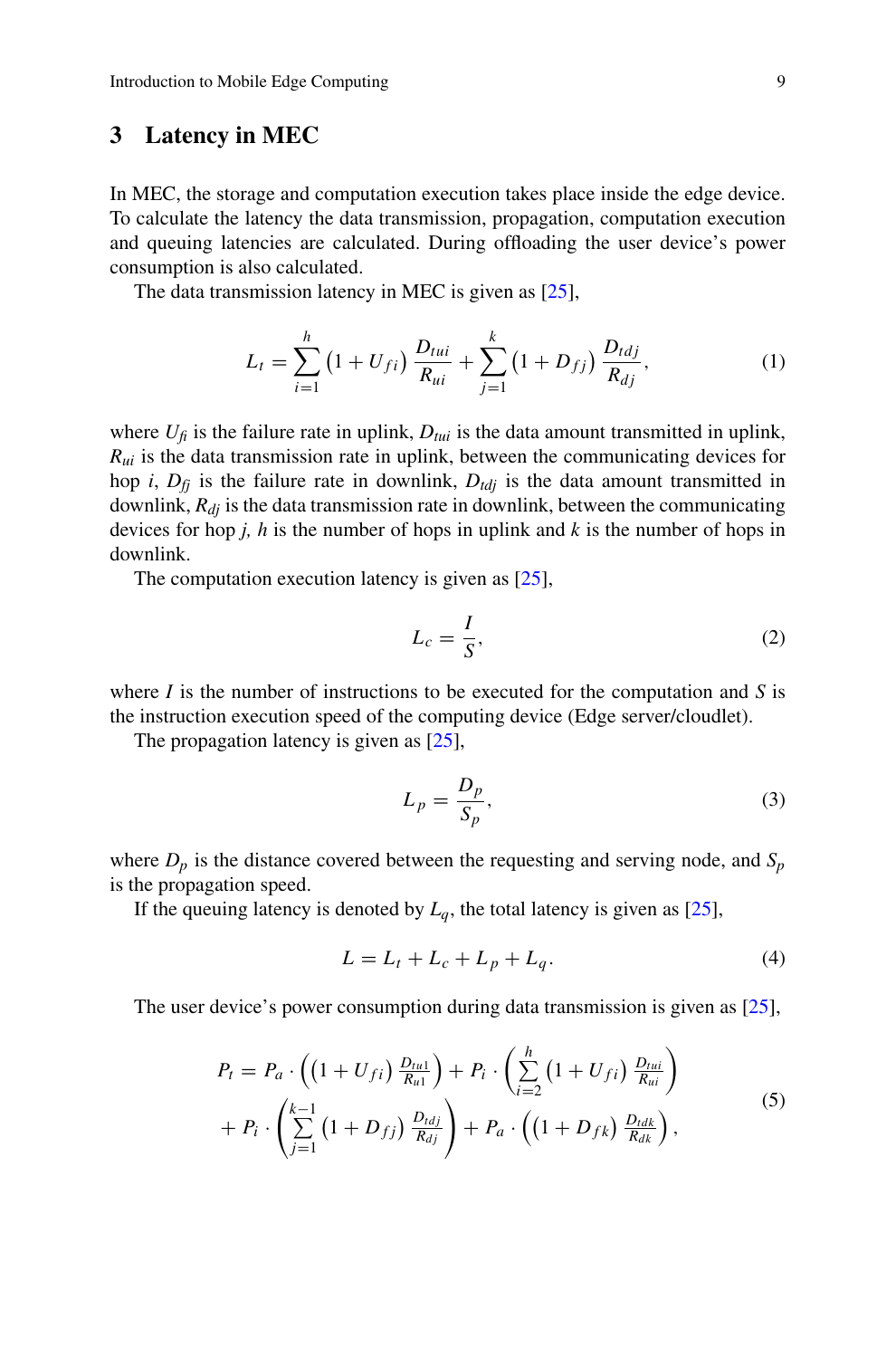where  $P_a$  and  $P_i$  represents the mobile device's power consumption in active and idle modes respectively. For the first hop the communication takes place from the user to the next node in case of uplink. Hence, in this case the mobile device's power consumption in active mode is considered. Similarly, in case of downlink in case of the last hop (*k*th hope) the result is received by the mobile device. Thus, in this case the mobile device's power consumption in active mode is considered. In rest cases the mobile device's power consumption in idle mode is considered.

The user device's power consumption during computation is given as [\[25\]](#page-13-8),

$$
P_c = P_i \cdot L_c. \tag{6}
$$

As the computation takes place inside the edge device, the power consumption of the mobile device in idle mode is considered.

The user device's power consumption during propagation is given as [\[25\]](#page-13-8),

$$
P_p = P_i \cdot L_p. \tag{7}
$$

The user device's power consumption during queuing period is given as [\[25\]](#page-13-8),

$$
P_q = P_i \cdot L_q. \tag{8}
$$

The total power consumption of the mobile device i.e. user device is then given as [\[25\]](#page-13-8),

$$
P = P_t + P_c + P_p + P_q. \tag{9}
$$

In Fig. [2a](#page-8-0) and [2b](#page-8-1) the latency in computation offloading and user device's power consumption during that period, while using MEC and MCC are compared. This is observed that by bringing the computation at the network edge the latency is delivering the result to the mobile user has been reduced by ~45% and power consumption of the user device by  $\sim 35\%$  than the mobile cloud computing framework.

In Table [1](#page-9-0) three codes have been considered which are offloaded using MEC and MCC. The latency and user device's power consumption during that period are shown. From the experimental results it is observed that MEC reduces the latency by ~40% and user device's power consumption by ~30% with respect to MCC.

From the theoretical and experimental results we observe that MEC reduces the latency and power consumption of the user device than MCC in case of computation offloading.

### **4 Applications of MEC**

There are several applications of MEC discussed as follows.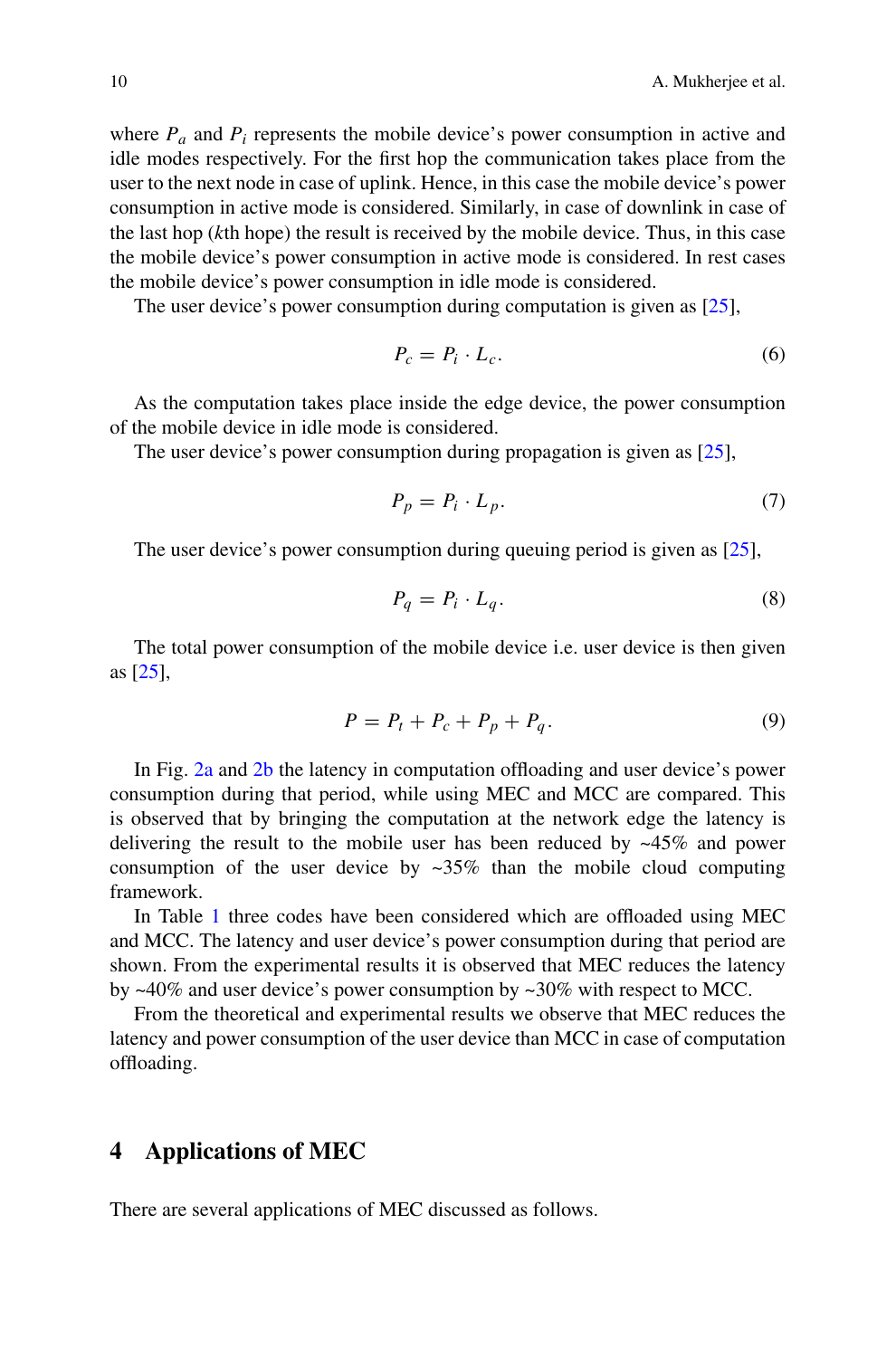

<span id="page-8-0"></span>**Fig. 2a** Latency in MEC and MCC



<span id="page-8-1"></span>**Fig. 2b** Power consumption in MEC and MCC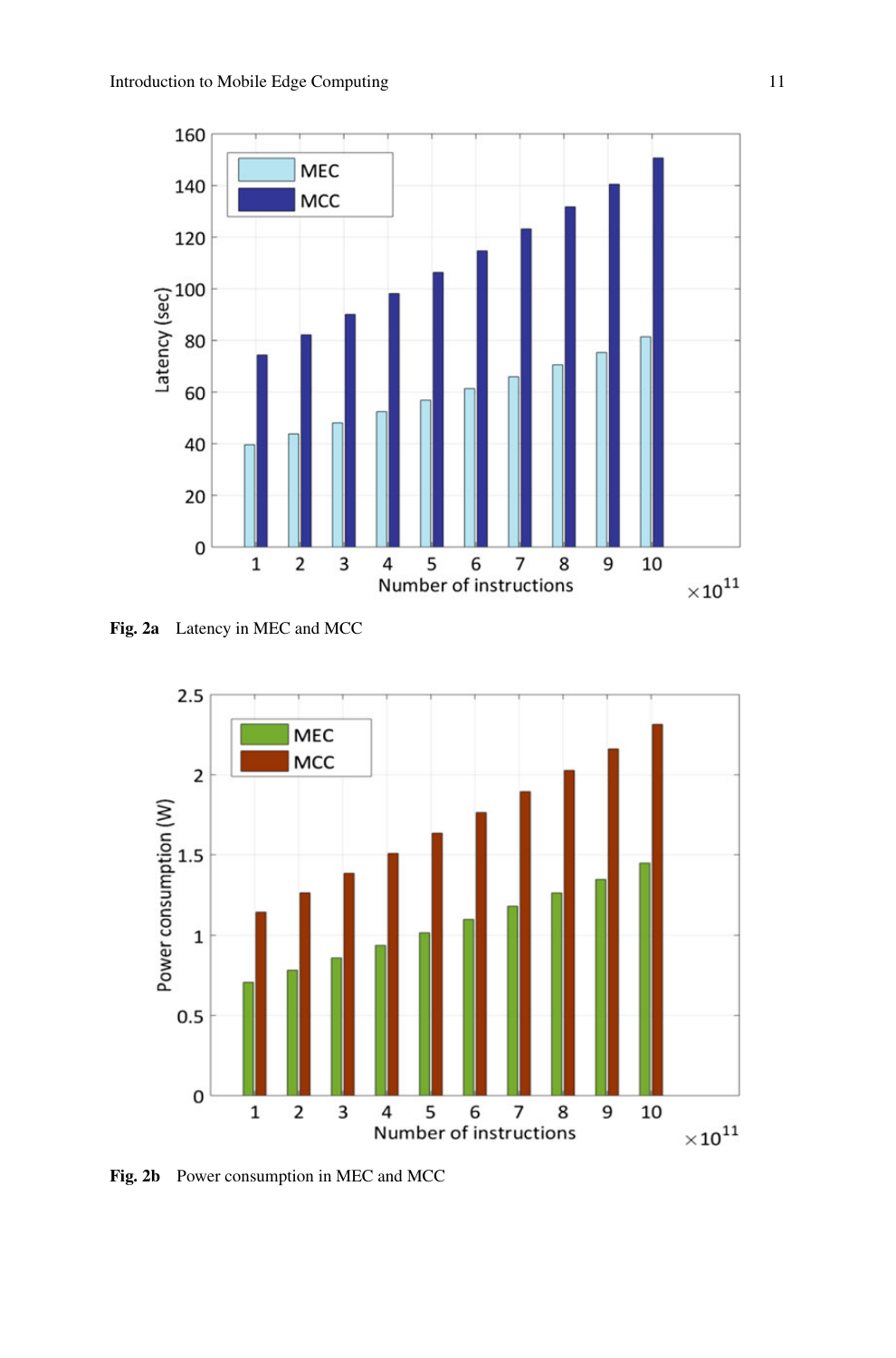|                                                                                                                                                                                                                                                                                      |                                                       | Latency (sec) |            | Power consumption (W) |            |
|--------------------------------------------------------------------------------------------------------------------------------------------------------------------------------------------------------------------------------------------------------------------------------------|-------------------------------------------------------|---------------|------------|-----------------------|------------|
| Device details                                                                                                                                                                                                                                                                       | Code                                                  | <b>MEC</b>    | <b>MCC</b> | MEC                   | <b>MCC</b> |
| (i) User device: Asus ZenFone 5,<br>RAM: 2 GB, storage: 16 GB,<br>processor: Intel Atom Z2560<br>1.6 GHz.<br>$(ii)$ Edge server/cloudlet: Intel $(R)$<br>Xeon(R) CPU E5-2667 0 @<br>2.90GHz (Octa Core).<br>(iii) Cloud server: Intel(R) $Xeon(R)$<br>CPU ES-2667 0 @ 2.90 GHz (Hexa | Matrix<br>multiplication of<br>order $100 \times 100$ | 2.7           | 4.5        | 0.15                  | 0.22       |
|                                                                                                                                                                                                                                                                                      | Creation of text<br>file                              | 5.01          | 8.35       | 0.25                  | 0.36       |
| Core)                                                                                                                                                                                                                                                                                | 8-Queens puzzle                                       | 2.5           | 4.17       | 0.12                  | 0.17       |

<span id="page-9-0"></span>**Table 1** Latency and power consumption in code offloading

- **MEC in IoT**: IoT is an emerging research field nowadays. Use of MEC in IoT can enhance the QoS by bringing computation resources nearby the network edges [\[4\]](#page-12-4). It will offer scalable IoT framework for time critical applications. In IoT-MEC, the data collected using IoT devices get partially processed inside the edge devices, which makes the system faster, energy-efficient and reduces the network operation cost [\[4,](#page-12-4) [20\]](#page-13-10). A mobile edge IoT framework has been proposed in [\[52\]](#page-15-1), where computing and storage resources are pushed nearby the IoT devices. Another approach EdgeIoT has been proposed in [\[54\]](#page-15-3), where the data streams has been identified at the mobile edge.
- **MEC in video streaming**: To improve the Quality of Experience (QoE) of video streaming in smart cities a method has been proposed in [\[55\]](#page-15-4), where users' mobility pattern have been followed and "Follow Me Edge" concept has been implemented. This method reduces the network traffic as well as the delay.
- **MEC in computation offloading**: Computation offloading between the wearable devices and cloud has been analysed in [\[56\]](#page-15-5). The convergence of cloud computing and mobile computing depends on high bandwidth edge to edge network. Edge and fog device based computation offloading has been discussed in [\[19\]](#page-13-5). It has been shown in [\[19\]](#page-13-5) that the use of edge and fog computing has reduced the delay and power consumption with respect to the cloud based system.
- **MEC in UAV**: The use of UAV (Unmanned Aerial Vehicle) can strengthen the coverage of relay services for the mobile users in limited infrastructure wireless systems [\[4\]](#page-12-4). Based on UAV a MCC framework has been considered in [\[57\]](#page-15-6), where the mobile UAVs have computing ability to offer computation offloading facilities to the mobile users. This in turn reduces energy consumption meeting the QoS requirements. Here, offloading has been done through uplink and downlink communications between the UAV and the mobile users. This has solved the problem of joint optimization of the bit allocation in uplink and downlink communications. An edge computing based RAN framework has been proposed in [\[58\]](#page-15-7), where the fronthaul and backhaul links are mounted on the UAVs, which provides faster response time and flexible deployment.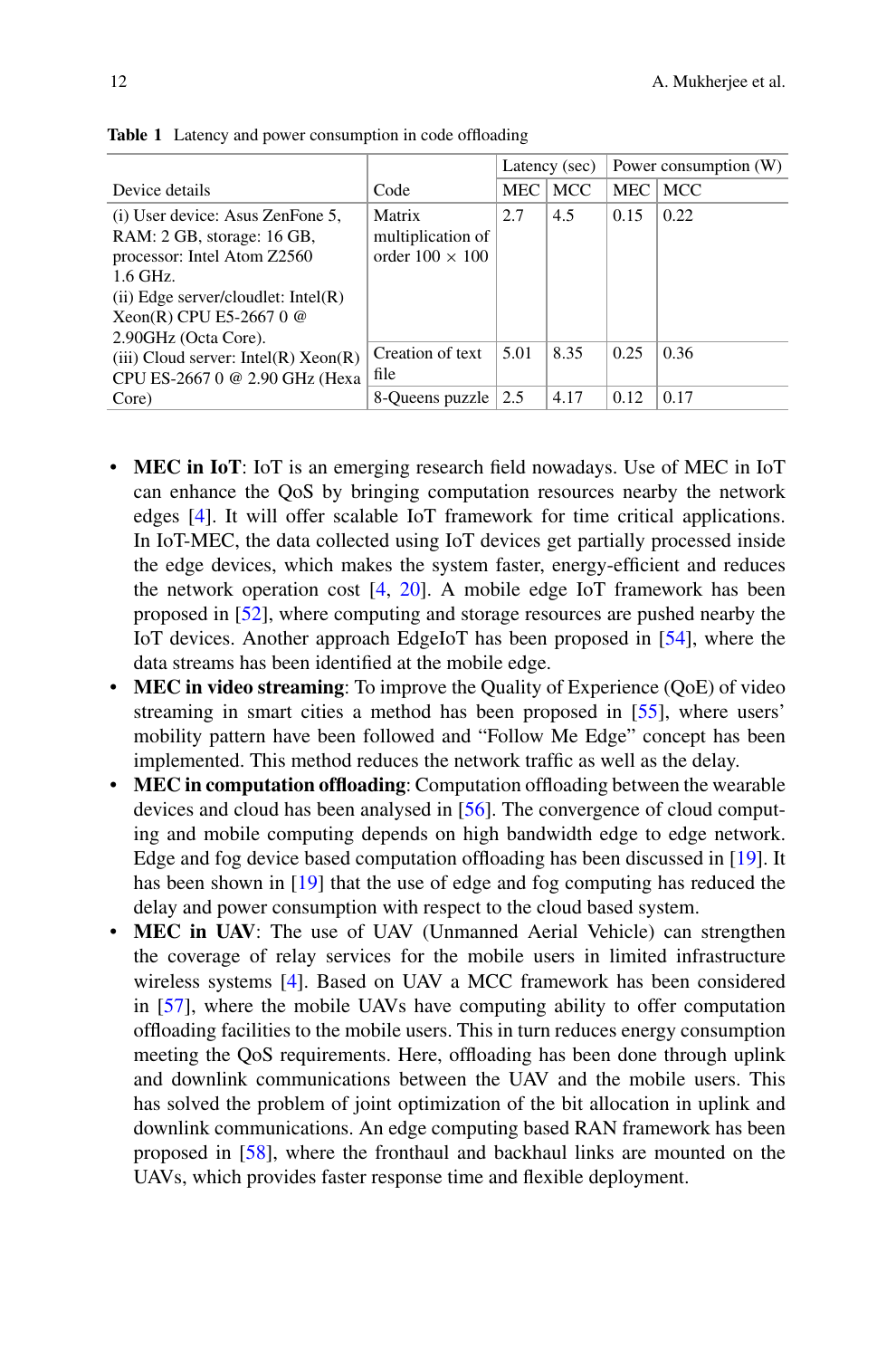- **MEC in smart healthcare**: In smart health care health sensor devices capture the health status, and the sensor data are stored and processed inside the cloud servers. After processing the data, the health status of the user can be detected. In [\[59–](#page-15-8)[62\]](#page-15-9), use of fog computing for health care has been discussed. In [\[20\]](#page-13-10) the use of edge/fog framework in time-critical applications has been shown, where health care has been considered as a case study. By bringing the processing facility closer to the network edge, the delay which is a vital parameter for health care, can be reduced.
- **MEC in smart home**: In [\[32\]](#page-14-0) the use of fog computing in smart home has been demonstrated. By bringing the computing and storage resources nearby the network edge, the delay, jitter, and energy consumption of the user device can be reduced.
- **MEC** in retail: In [\[31\]](#page-13-11) a retail application has been discussed based on fog computing, which reduces the delay and energy consumption. The MEC can be used in retail which can improve the energy-efficiency and reduce the delay by pushing the computing and storage resources nearby the network edge.
- **MEC in agriculture**: In [\[63\]](#page-15-10) the use of edge computing in agriculture has been discussed. The use of MEC in water monitoring system in case of agricultural domain has been explored in [\[64\]](#page-15-11). Edge computing can have various **prospects** like safety traceability of products, identification of pest, unmanned agricultural machinery etc. The use of edge computing in agricultural IoT has been demonstrated in [\[65\]](#page-15-12).

## **5 Challenges in MEC**

Though the use of MEC has provided various advantages like low latency, low power consumption etc., still several challenges remain. The selection of edge device to meet different service requirements of multiple mobile users is a key factor, for which novel strategy is required. Moreover, edge devices have limited resources. Therefore, low-complexity edge device placement and scheduling become vital when large numbers of mobile users are present. Furthermore, the request of mobile user variable, therefore dynamic strategy is required which will deal with user requirements. Instead of these challenges, there are several other issues discussed as follows.

• **Security**: The security threats and challenges in the edge-cloud computing framework has been studied in  $[66]$ . In  $[67]$  the authors have proposed a fog based storage framework to deal with cyber threat. As a large number of mobile users are present, then privacy is another important issue. Here, the assessment of each mobile node is also very important [\[68\]](#page-15-15) along with the assessment of invulnerability [\[69\]](#page-16-0). In [\[70\]](#page-16-1) an intrusion detection system has been discussed based on decision tree. A pre-processing algorithm has been designed in [\[70\]](#page-16-1) to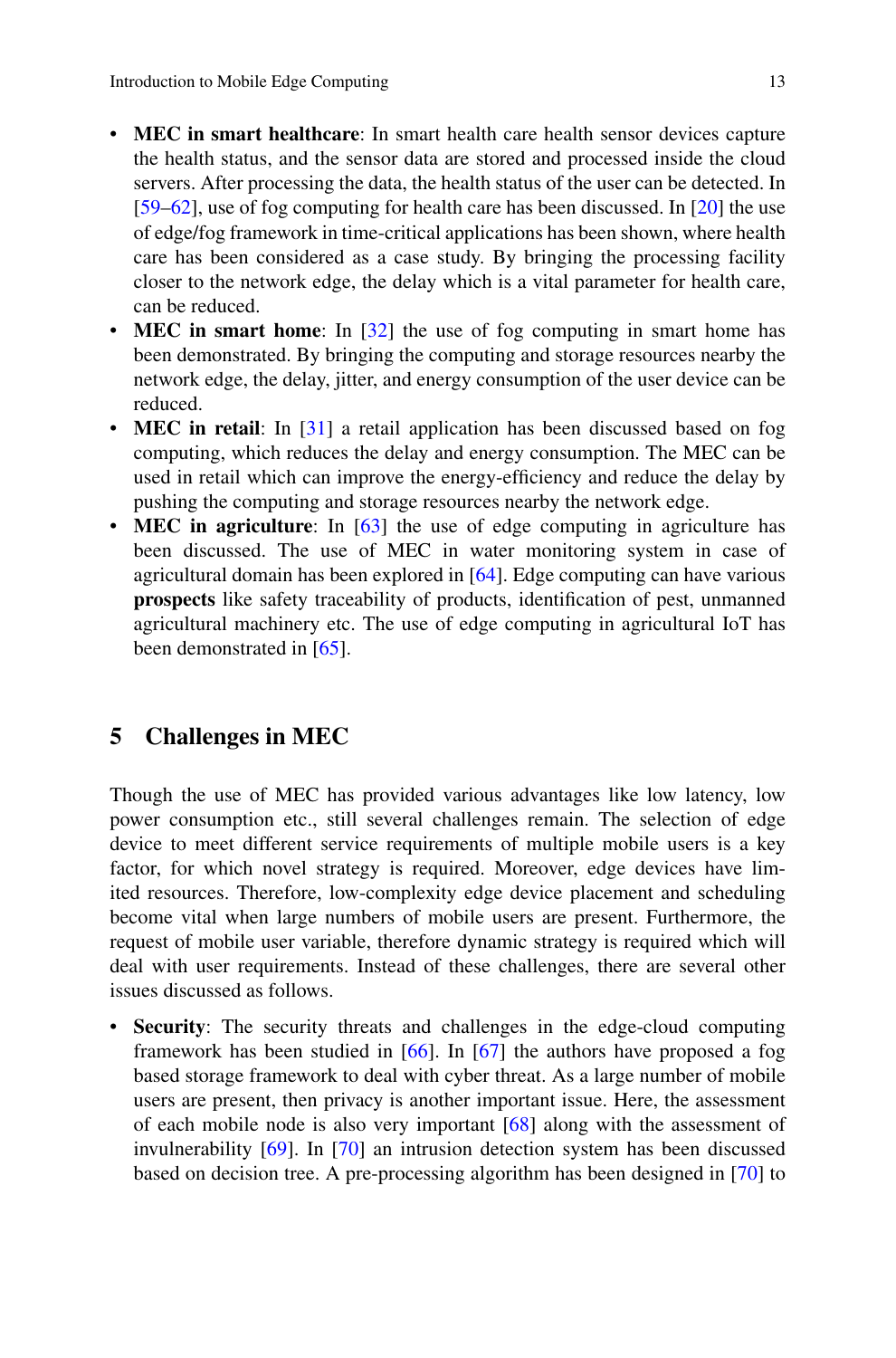digitize strings in a given dataset and after that the whole data is normalized. Then a decision tree based scheme has been used for the intrusion detection system.

- **Resource management**: Resource allocation and management is another major factor in MEC. Though several schemes have been proposed for deployment of cloudlets for optimal service provisioning, still resource management is a vital challenge in MEC. As multiple users are present and their requirements are also different and most importantly the users have mobility, the resource allocation, release, VM migration, delivery of required service with minimal latency are key challenges.
- **Energy consumption**: In few existing works  $[19-21]$  $[19-21]$  it has been shown that the use of edge/fog based framework has reduced the power consumption of the user device. However, the energy consumption of the overall paradigm is also crucial. Another factor is decision making regarding offloading to edge/fog or cloud; whether partial offloading will be done or multi-level full offloading will be done that is also important to reduce the total energy consumption of the paradigm.
- **Mobility based service provisioning**: The service provisioning becomes a challenge when the customer is mobile. Here the devices have mobility and frequently change their locations in many cases. In such a scenario, tracking the mobility of the user is very important to deliver the required service. The use of artificial intelligence can play a vital role in this case. Several approaches on trajectory analysis exist [\[71–](#page-16-2)[77\]](#page-16-3). The integration of these methods with service provisioning can open a new era in MEC.
- **User allocation based edge-cloud placement**: In order to improve the service quality and reduce the cost simultaneously, edge-cloud placement is an important factor. To deal with this challenge, user location can be considered and based on the location mobile users can be allocated to the edge-clouds [\[78\]](#page-16-4). This can be treated as a multi-objective optimization problem where the aim is load balancing and reduce the communication delay of the users.
- **Edge-based smart wearable system for maintenance in communication network**: The shortcomings of existing communication system are shortage of real time operation and data interaction maintenance. The decision making and execution process might suffer from inconvenient information interaction and shortage of field links. Use of edge computing can provide a smart wearable maintenance system for communication network [\[79\]](#page-16-5). An edge computing based IoT platform can provide real time guidance that can help to enhance the efficacy and quality of on-site maintenance.

Not only the issues discussed above, there are other challenges also like billing, simulation tool designing etc. For cloud computing simulation tools are already available in MATLAB, Python etc. Cloudsim [\[80,](#page-16-6) [81\]](#page-16-7) is a popular simulator for cloud computing. EdgeCloudSim [\[82\]](#page-16-8) has been built on Cloudsim to provide necessary functionalities for edge computing. For fog computing, iFogSim [\[83,](#page-16-9) [84\]](#page-16-10) simulator is present. Resource allocation in fog computing considering user mobility has been studied in [\[85\]](#page-16-11), where MyiFogSim has been built as an extension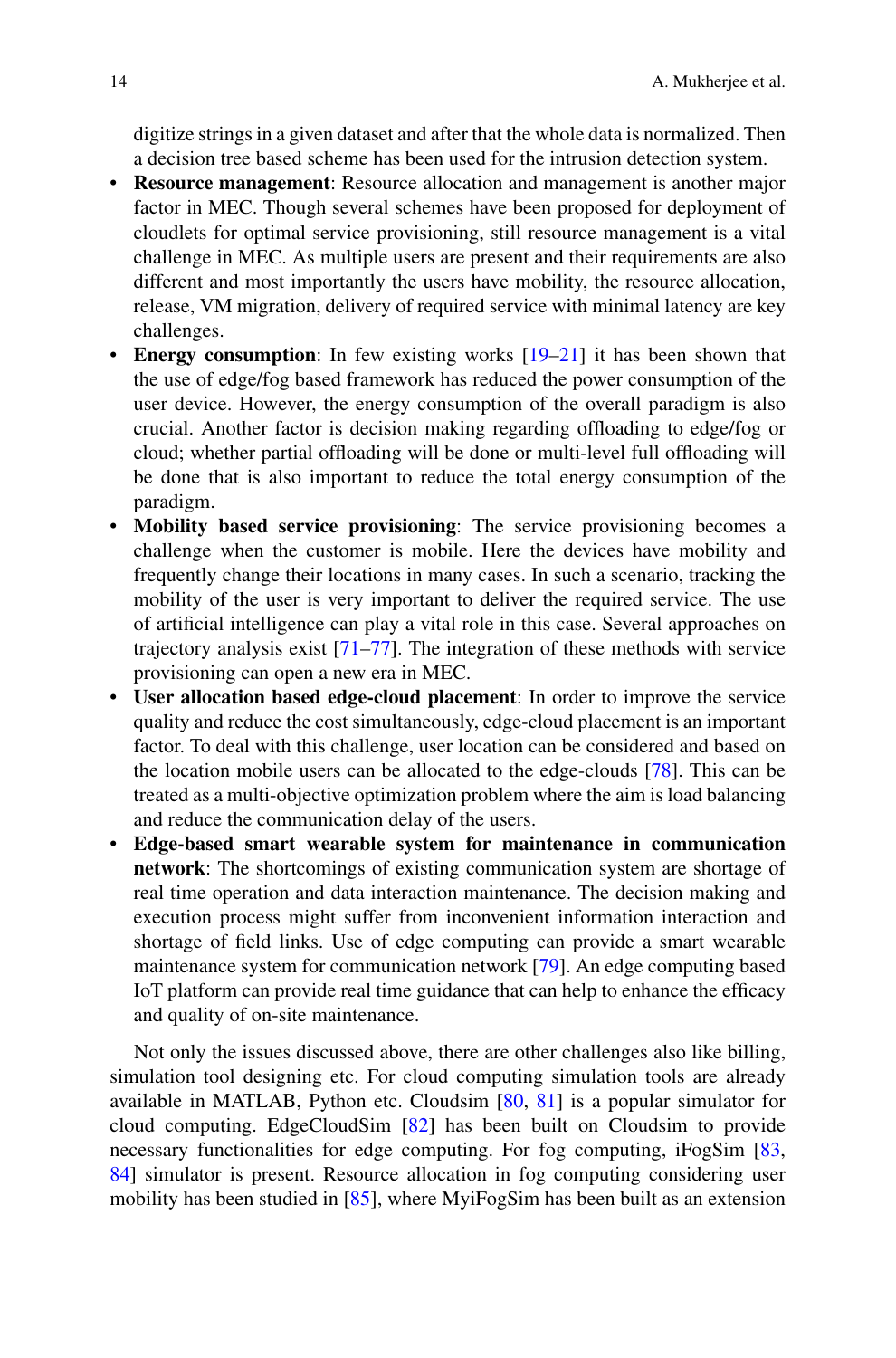of iFogSim. To effectively promote MEC development and standardization of experimental design, a simulator is required that will provide the computation, storage and networking facilities at the edge to the mobile users.

#### **6 Summary**

This chapter has discussed the architecture and working model of mobile edge computing. The use of edge computing provides lower latency and power consumption of the user device with respect to the cloud only system in case of computation offloading, which we have shown in theoretical and experimental results. The applications and challenges of mobile edge computing are also discussed.

#### **References**

- <span id="page-12-0"></span>1. Zhang, Ke, Yuming Mao, Supeng Leng, Quanxin Zhao, Longjiang Li, Xin Peng, Li Pan, Sabita Maharjan, and Yan Zhang. "Energy-efficient offloading for mobile edge computing in 5G heterogeneous networks." *IEEE access* 4 (2016): 5896–5907.
- <span id="page-12-1"></span>2. Di Taranto, Rocco, Srikar Muppirisetty, Ronald Raulefs, Dirk Slock, Tommy Svensson, and Henk Wymeersch. "Location-aware communications for 5G networks: How location information can improve scalability, latency, and robustness of 5G." *IEEE Signal Processing Magazine* 31, no. 6 (2014): 102–112.
- <span id="page-12-2"></span>3. Mao, Yuyi, Changsheng You, Jun Zhang, Kaibin Huang, and Khaled B. Letaief. "A survey on mobile edge computing: The communication perspective." *IEEE Communications Surveys & Tutorials* 19, no. 4 (2017): 2322–2358.
- <span id="page-12-4"></span>4. Peng, Kai, Victor Leung, Xiaolong Xu, Lixin Zheng, Jiabin Wang, and Qingjia Huang. "A survey on mobile edge computing: focusing on service adoption and provision." *Wireless Communications and Mobile Computing* 2018 (2018).
- 5. Abbas, Nasir, Yan Zhang, Amir Taherkordi, and Tor Skeie. "Mobile edge computing: A survey." *IEEE Internet of Things Journal* 5, no. 1 (2017): 450–465.
- 6. Mach, Pavel, and Zdenek Becvar. "Mobile edge computing: A survey on architecture and computation offloading." *IEEE Communications Surveys & Tutorials* 19, no. 3 (2017): 1628– 1656.
- 7. Taleb, Tarik, Konstantinos Samdanis, Badr Mada, Hannu Flinck, Sunny Dutta, and Dario Sabella. "On multi-access edge computing: A survey of the emerging 5G network edge cloud architecture and orchestration." *IEEE Communications Surveys & Tutorials* 19, no. 3 (2017): 1657–1681.
- <span id="page-12-3"></span>8. Yi, Shanhe, Cheng Li, and Qun Li. "A survey of fog computing: concepts, applications and issues." In *Proceedings of the 2015 workshop on mobile big data*, pp. 37–42. 2015.
- <span id="page-12-5"></span>9. Hu, Yun Chao, Milan Patel, Dario Sabella, Nurit Sprecher, and Valerie Young. "Mobile edge computing—A key technology towards 5G." *ETSI white paper* 11, no. 11 (2015): 1–16.
- <span id="page-12-6"></span>10. [https://portal.etsi.org/Portals/0/TBpages/MEC/Docs/Mobile-edge\\_Computing\\_-](https://portal.etsi.org/Portals/0/TBpages/MEC/Docs/Mobile-edge_Computing_-_Introductory_Technical_White_Paper_V1%2018-09-14.pdf) \_Introductory\_Technical\_White\_Paper\_V1%2018-09-14.pdf
- <span id="page-12-7"></span>11. Fernando, Niroshinie, Seng W. Loke, and Wenny Rahayu. "Mobile cloud computing: A survey." *Future generation computer systems* 29, no. 1 (2013): 84–106.
- 12. Dinh, Hoang T., Chonho Lee, Dusit Niyato, and Ping Wang. "A survey of mobile cloud computing: architecture, applications, and approaches." *Wireless communications and mobile computing* 13, no. 18 (2013): 1587–1611.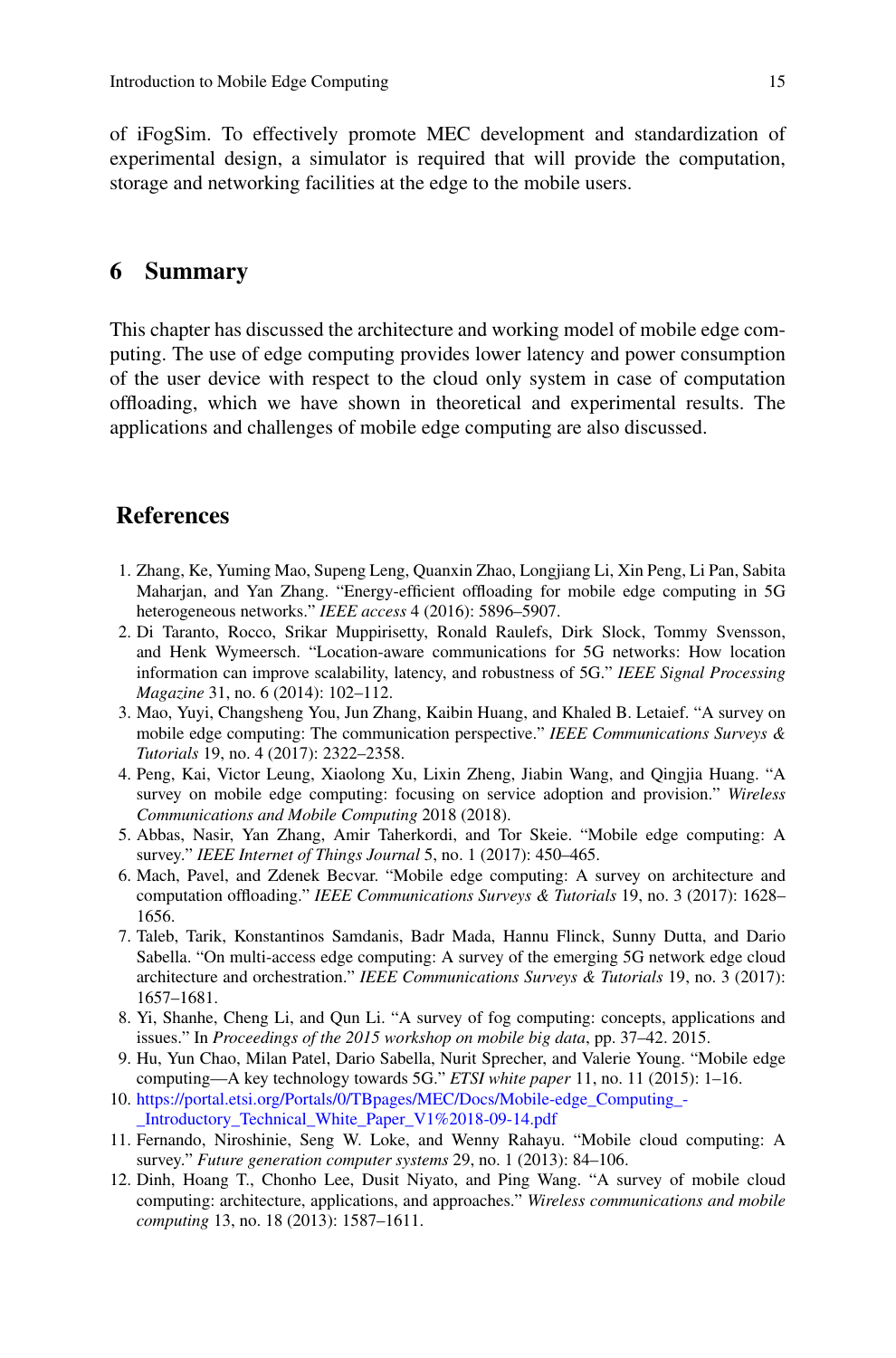- 13. Othman, Mazliza, Sajjad Ahmad Madani, and Samee Ullah Khan. "A survey of mobile cloud computing application models." *IEEE communications surveys & tutorials* 16, no. 1 (2013): 393–413.
- 14. Huang, Dijiang. "Mobile cloud computing." *IEEE COMSOC Multimedia Communications Technical Committee (MMTC) E-Letter* 6, no. 10 (2011): 27–31.
- <span id="page-13-0"></span>15. De, Debashis. *Mobile cloud computing: architectures, algorithms and applications*. CRC Press, 2016.
- <span id="page-13-1"></span>16. Bonomi, Flavio, Rodolfo Milito, Jiang Zhu, and Sateesh Addepalli. "Fog computing and its role in the internet of things." In *Proceedings of the first edition of the MCC workshop on Mobile cloud computing*, pp. 13–16. 2012.
- 17. Vaquero, Luis M., and Luis Rodero-Merino. "Finding your way in the fog: Towards a comprehensive definition of fog computing." *ACM SIGCOMM Computer Communication Review* 44, no. 5 (2014): 27–32.
- 18. Mahmud, Redowan, Ramamohanarao Kotagiri, and Rajkumar Buyya. "Fog computing: A taxonomy, survey and future directions." In *Internet of everything*, pp. 103–130. Springer, Singapore, 2018.
- <span id="page-13-5"></span>19. Mukherjee, Anwesha, Priti Deb, Debashis De, and Rajkumar Buyya. "C2OF2N: a low power cooperative code offloading method for femtolet-based fog network." *The Journal of Supercomputing* 74, no. 6 (2018): 2412–2448.
- <span id="page-13-10"></span>20. Ghosh, Shreya, Anwesha Mukherjee, Soumya K. Ghosh, and Rajkumar Buyya. "Mobi-IoST: mobility-aware cloud-fog-edge-iot collaborative framework for time-critical applications." *IEEE Transactions on Network Science and Engineering* (2019).
- <span id="page-13-2"></span>21. Mukherjee, Anwesha, Priti Deb, Debashis De, and Rajkumar Buyya. "IoT-F2N: An energyefficient architectural model for IoT using Femtolet-based fog network." *The Journal of Supercomputing* 75, no. 11 (2019): 7125–7146.
- <span id="page-13-3"></span>22. Satyanarayanan, Mahadev, Paramvir Bahl, Ramón Caceres, and Nigel Davies. "The case for vm-based cloudlets in mobile computing." *IEEE pervasive Computing* 8, no. 4 (2009): 14–23.
- 23. Gai, Keke, Meikang Qiu, Hui Zhao, Lixin Tao, and Ziliang Zong. "Dynamic energy-aware cloudlet-based mobile cloud computing model for green computing." *Journal of Network and Computer Applications* 59 (2016): 46–54.
- <span id="page-13-7"></span>24. Jia, Mike, Jiannong Cao, and Weifa Liang. "Optimal cloudlet placement and user to cloudlet allocation in wireless metropolitan area networks." *IEEE Transactions on Cloud Computing 5*.4 (2015): 725–737.
- <span id="page-13-8"></span>25. Mukherjee, Anwesha, Debashis De, and Deepsubhra Guha Roy. "A power and latency aware cloudlet selection strategy for multi-cloudlet environment." *IEEE Transactions on Cloud Computing 7*.1 (2016): 141–154.
- <span id="page-13-9"></span>26. Roy, Deepsubhra Guha, Debashis De, Anwesha Mukherjee, and Rajkumar Buyya. "Application-aware cloudlet selection for computation offloading in multi-cloudlet environment." *The Journal of Supercomputing* 73, no. 4 (2017): 1672–1690.
- <span id="page-13-4"></span>27. Jararweh, Yaser, Fadi Ababneh Lo'ai Tawalbeh, Fadi Ababneh, Abdallah Khreishah, and Fahd Dosari. "Scalable cloudlet-based mobile computing model." In *FNC/MobiSPC*, pp. 434–441. 2014.
- <span id="page-13-6"></span>28. Barbarossa, Sergio, Stefania Sardellitti, and Paolo Di Lorenzo. "Joint allocation of computation and communication resources in multiuser mobile cloud computing." 2013 *IEEE 14th workshop on signal processing advances in wireless communications (SPAWC)*. IEEE, 2013.
- 29. Yu, Shuai, and Rami Langar. "Collaborative Computation Offloading for Multi-access Edge Computing." *2019 IFIP/IEEE Symposium on Integrated Network and Service Management (IM)*. IEEE, 2019.
- 30. Mukherjee, Anwesha, and Debashis De. "Femtolet: A novel fifth generation network device for green mobile cloud computing." *Simulation Modelling Practice and Theory* 62 (2016): 68–87.
- <span id="page-13-11"></span>31. Mukherjee, Anwesha, Debashis De, and Rajkumar Buyya. "E2R-F2N: Energy-efficient retailing using a femtolet-based fog network." *Software: Practice and Experience* 49, no. 3 (2019): 498–523.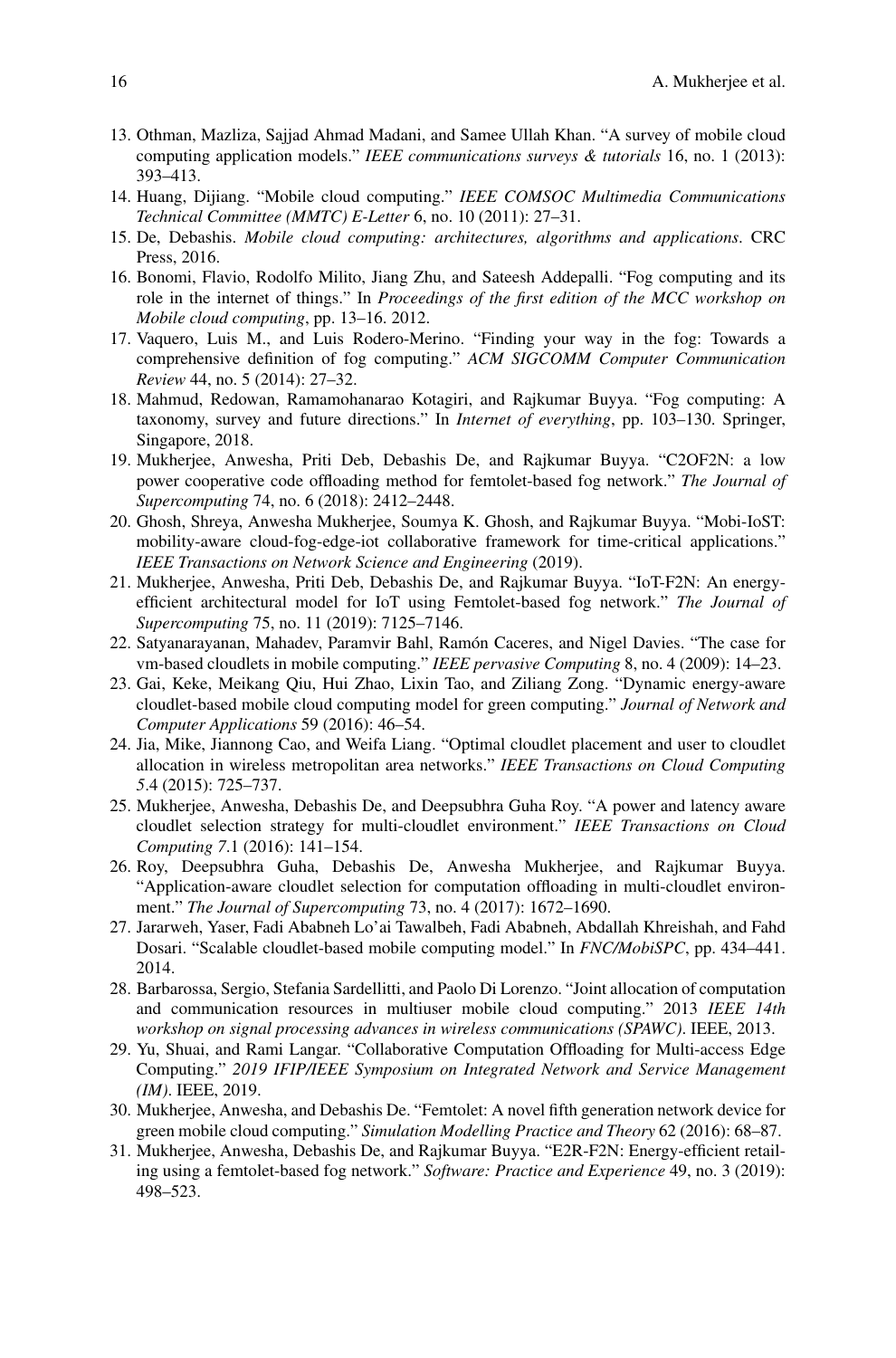- <span id="page-14-0"></span>32. Deb, Priti, Anwesha Mukherjee, and Debashis De. "Design of Green Smart Room Using Fifth Generation Network Device Femtolet." *Wireless Personal Communications* 104, no. 3 (2019): 1037–1064.
- <span id="page-14-1"></span>33. Qiu, Lili, Venkata N. Padmanabhan, and Geoffrey M. Voelker. "On the placement of web server replicas." *Proceedings IEEE INFOCOM 2001. Conference on Computer Communications. Twentieth Annual Joint Conference of the IEEE Computer and Communications Society (Cat. No. 01CH37213)*. Vol. 3. IEEE, 2001.
- <span id="page-14-2"></span>34. Yin, Hao, Xu Zhang, Tongyu Zhan, Ying Zhang, Geyong Min, and Dapeng Oliver Wu. "NetClust: A framework for scalable and pareto-optimal media server placement." *IEEE Transactions on Multimedia* 15, no. 8 (2013): 2114–2124.
- <span id="page-14-3"></span>35. Charikar, Moses, Sudipto Guha, Éva Tardos, and David B. Shmoys. "A constant-factor approximation algorithm for the k-median problem." *Journal of Computer and System Sciences* 65, no. 1 (2002): 129–149.
- <span id="page-14-4"></span>36. Xu, Zichuan, Weifa Liang, Wenzheng Xu, Mike Jia, and Song Guo. "Efficient algorithms for capacitated cloudlet placements." *IEEE Transactions on Parallel and Distributed Systems* 27, no. 10 (2015): 2866–2880.
- <span id="page-14-5"></span>37. Liang, Tyng-Yeu, and You-Jie Li. "A location-aware service deployment algorithm based on k-means for cloudlets." *Mobile Information Systems* 2017 (2017).
- <span id="page-14-6"></span>38. Yang, Guoyu, Qibo Sun, Ao Zhou, Shangguang Wang, and Jinglin Li. "Access point ranking for cloudlet placement in edge computing environment." In *2016 IEEE/ACM Symposium on Edge Computing (SEC)*, pp. 85–86. IEEE, 2016.
- <span id="page-14-7"></span>39. Liu, Jianhui, and Qi Zhang. "Offloading schemes in mobile edge computing for ultra-reliable low latency communications." *IEEE Access* 6 (2018): 12825–12837.
- <span id="page-14-8"></span>40. Guo, Junfeng, Zhaozhe Song, Ying Cui, Zhi Liu, and Yusheng Ji. "Energy-efficient resource allocation for multi-user mobile edge computing." In *GLOBECOM 2017-2017 IEEE Global Communications Conference*, pp. 1–7. IEEE, 2017.
- <span id="page-14-9"></span>41. Wang, Chenmeng, F. Richard Yu, Chengchao Liang, Qianbin Chen, and Lun Tang. "Joint computation offloading and interference management in wireless cellular networks with mobile edge computing." *IEEE Transactions on Vehicular Technology* 66, no. 8 (2017): 7432–7445.
- <span id="page-14-10"></span>42. Zhang, Ke, Yuming Mao, Supeng Leng, Quanxin Zhao, Longjiang Li, Xin Peng, Li Pan, Sabita Maharjan, and Yan Zhang. "Energy-efficient offloading for mobile edge computing in 5G heterogeneous networks." *IEEE access* 4 (2016): 5896-5907.
- <span id="page-14-11"></span>43. Wang, Feng, Jie Xu, Xin Wang, and Shuguang Cui. "Joint offloading and computing optimization in wireless powered mobile-edge computing systems." *IEEE Transactions on Wireless Communications* 17, no. 3 (2017): 1784–1797.
- <span id="page-14-12"></span>44. Tran, Tuyen X., and Dario Pompili. "Joint task offloading and resource allocation for multiserver mobile-edge computing networks." *IEEE Transactions on Vehicular Technology* 68.1 (2018): 856–868.
- <span id="page-14-13"></span>45. Al-Quraan, Muneera, Mahmoud Al-Ayyoub, Yaser Jararweh, Lo'ai Tawalbeh, and Elhadj Benkhelifa. "Power optimization of large scale mobile cloud system using cooperative cloudlets." In *2016 IEEE 4th International Conference on Future Internet of Things and Cloud Workshops (FiCloudW)*, pp. 34–38. IEEE, 2016.
- <span id="page-14-14"></span>46. Yao, Hong, Changmin Bai, Muzhou Xiong, Deze Zeng, and Zhangjie Fu. "Heterogeneous cloudlet deployment and user-cloudlet association toward cost effective fog computing." *Concurrency and Computation: Practice and Experience* 29, no. 16 (2017): e3975.
- <span id="page-14-15"></span>47. Meng, Sachula, Ying Wang, Zhongyu Miao, and Kai Sun. "Joint optimization of wireless bandwidth and computing resource in cloudlet-based mobile cloud computing environment." *Peer-to-Peer Networking and Applications* 11, no. 3 (2018): 462–472.
- <span id="page-14-16"></span>48. Raei, Hassan, Nasser Yazdani, and Reza Shojaee. "Modeling and performance analysis of cloudlet in Mobile Cloud Computing." *Performance Evaluation* 107 (2017): 34–53.
- <span id="page-14-17"></span>49. Sun, Xiang, and Nirwan Ansari. "Green cloudlet network: A sustainable platform for mobile cloud computing." *IEEE Transactions on Cloud Computing* (2017).
- <span id="page-14-18"></span>50. Mukherjee, Anwesha, Deepsubhra Guha Roy, and Debashis De. "Mobility-aware task delegation model in mobile cloud computing." *The Journal of Supercomputing* 75, no. 1 (2019): 314–339.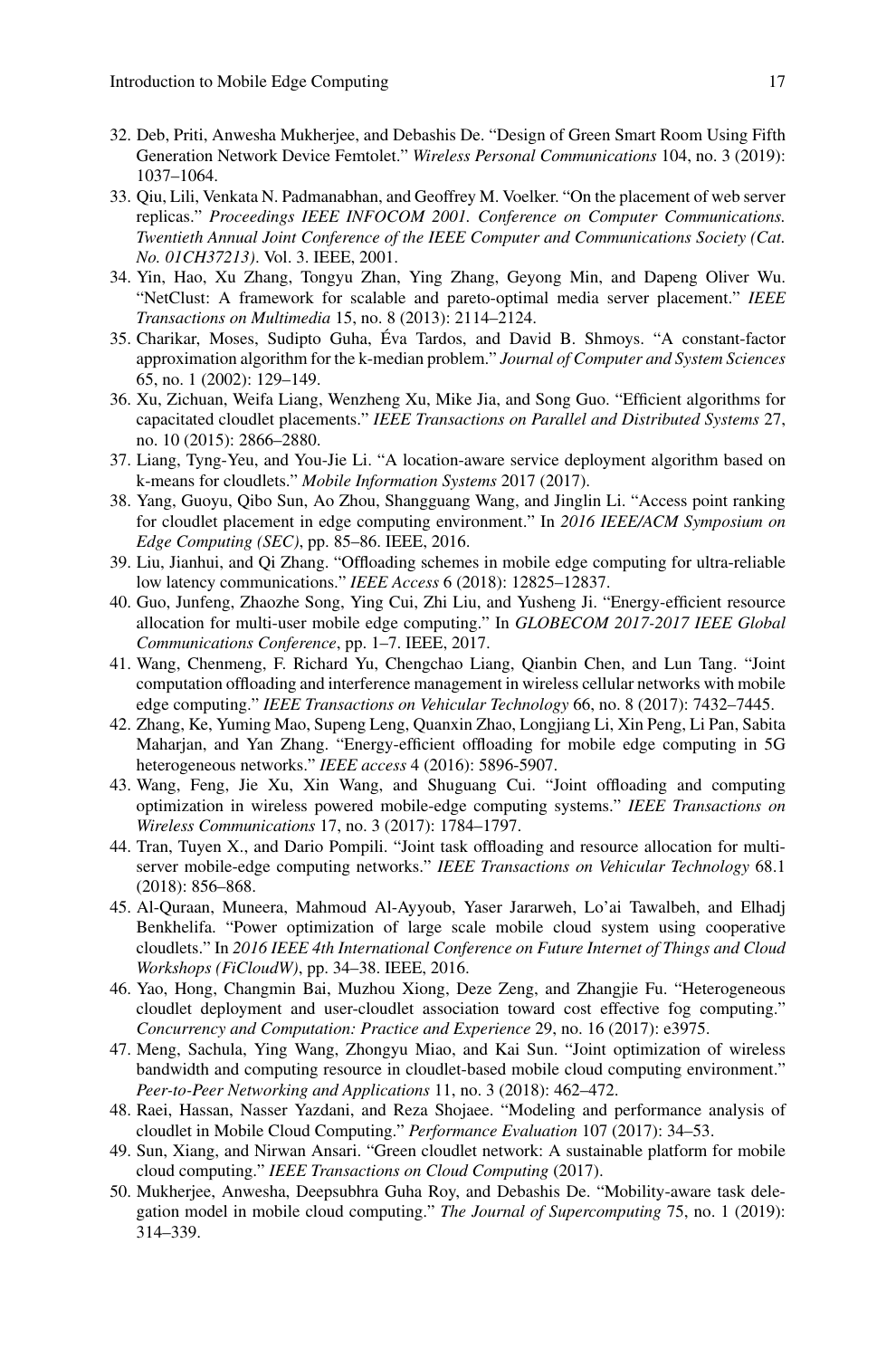- <span id="page-15-0"></span>51. Kim, Sungwook. "One-on-one contract game–based dynamic virtual machine migration scheme for Mobile Edge Computing." *Transactions on Emerging Telecommunications Technologies* 29, no. 1 (2018): e3204.
- <span id="page-15-1"></span>52. Ansari, Nirwan, and Xiang Sun. "Mobile edge computing empowers internet of things." *IEICE Transactions on Communications* 101, no. 3 (2018): 604–619.
- <span id="page-15-2"></span>53. Wang, Shiqiang, Rahul Urgaonkar, Murtaza Zafer, Ting He, Kevin Chan, and Kin K. Leung. "Dynamic service migration in mobile edge-clouds." In *2015 IFIP Networking Conference (IFIP Networking)*, pp. 1–9. IEEE, 2015.
- <span id="page-15-3"></span>54. Sun, Xiang, and Nirwan Ansari. "EdgeIoT: Mobile edge computing for the Internet of Things." *IEEE Communications Magazine* 54, no. 12 (2016): 22–29.
- <span id="page-15-4"></span>55. Taleb, Tarik, Sunny Dutta, Adlen Ksentini, Muddesar Iqbal, and Hannu Flinck. "Mobile edge computing potential in making cities smarter." *IEEE Communications Magazine* 55, no. 3 (2017): 38–43.
- <span id="page-15-5"></span>56. Ragona, Claudio, Fabrizio Granelli, Claudio Fiandrino, Dzmitry Kliazovich, and Pascal Bouvry. "Energy-efficient computation offloading for wearable devices and smartphones in mobile cloud computing." In *2015 IEEE Global Communications Conference (GLOBECOM)*, pp. 1–6. IEEE, 2015.
- <span id="page-15-6"></span>57. Jeong, Seongah, Osvaldo Simeone, and Joonhyuk Kang. "Mobile edge computing via a UAVmounted cloudlet: Optimization of bit allocation and path planning." *IEEE Transactions on Vehicular Technology* 67, no. 3 (2017): 2049–2063.
- <span id="page-15-7"></span>58. Dong, Yanjie, Md Zoheb Hassan, Julian Cheng, Md Jahangir Hossain, and Victor CM Leung. "An edge computing empowered radio access network with UAV-mounted FSO fronthaul and backhaul: Key challenges and approaches." *IEEE Wireless Communications* 25, no. 3 (2018): 154–160.
- <span id="page-15-8"></span>59. Mukherjee, Anwesha, Debashis De, and Soumya K. Ghosh. "FogIoHT: A Weighted Majority Game Theory based Energy-Efficient Delay-Sensitive Fog Network for Internet of Health Things." *Internet of Things* (2020): 100181.
- 60. Ahmad, Mahmood, Muhammad Bilal Amin, Shujaat Hussain, Byeong Ho Kang, Taechoong Cheong, and Sungyoung Lee. "Health fog: a novel framework for health and wellness applications." *The Journal of Supercomputing* 72, no. 10 (2016): 3677–3695.
- 61. Tuli, Shreshth, Nipam Basumatary, Sukhpal Singh Gill, Mohsen Kahani, Rajesh Chand Arya, Gurpreet Singh Wander, and Rajkumar Buyya. "Healthfog: An ensemble deep learning based smart healthcare system for automatic diagnosis of heart diseases in integrated iot and fog computing environments." *Future Generation Computer Systems* 104 (2020): 187–200.
- <span id="page-15-9"></span>62. Aazam, Mohammad, Sherali Zeadally, and Khaled A. Harras. "Health Fog for Smart Healthcare." *IEEE Consumer Electronics Magazine* 9, no. 2 (2020): 96–102.
- <span id="page-15-10"></span>63. O'Grady, M. J., D. Langton, and G. M. P. O'Hare. "Edge computing: A tractable model for smart agriculture?." *Artificial Intelligence in Agriculture* 3 (2019): 42–51.
- <span id="page-15-11"></span>64. Fan, D. H., and S. Gao. "The application of mobile edge computing in agricultural water monitoring system." In *IOP Conference Series: Earth and Environmental Science*, *IOP Publishing* 191.1 (2018): 012015.
- <span id="page-15-12"></span>65. Zhang, Xihai, Zhanyuan Cao, and Wenbin Dong. "Overview of Edge Computing in the Agricultural Internet of Things: Key Technologies, Applications, Challenges." *IEEE Access* 8 (2020): 141748–141761.
- <span id="page-15-13"></span>66. Roman, Rodrigo, Javier Lopez, and Masahiro Mambo. "Mobile edge computing, fog et al.: A survey and analysis of security threats and challenges." *Future Generation Computer Systems* 78 (2018): 680–698.
- <span id="page-15-14"></span>67. Wang, Tian, Jiyuan Zhou, Minzhe Huang, MD Zakirul Alam Bhuiyan, Anfeng Liu, Wenzheng Xu, and Mande Xie. "Fog-based storage technology to fight with cyber threat." *Future Generation Computer Systems* 83 (2018): 208–218.
- <span id="page-15-15"></span>68. Peng, Kai, Rongheng Lin, Binbin Huang, Hua Zou, and Fangchun Yang. "Node importance of data center network based on contribution matrix of information entropy." *Journal of Networks* 8, no. 6 (2013): 1248.